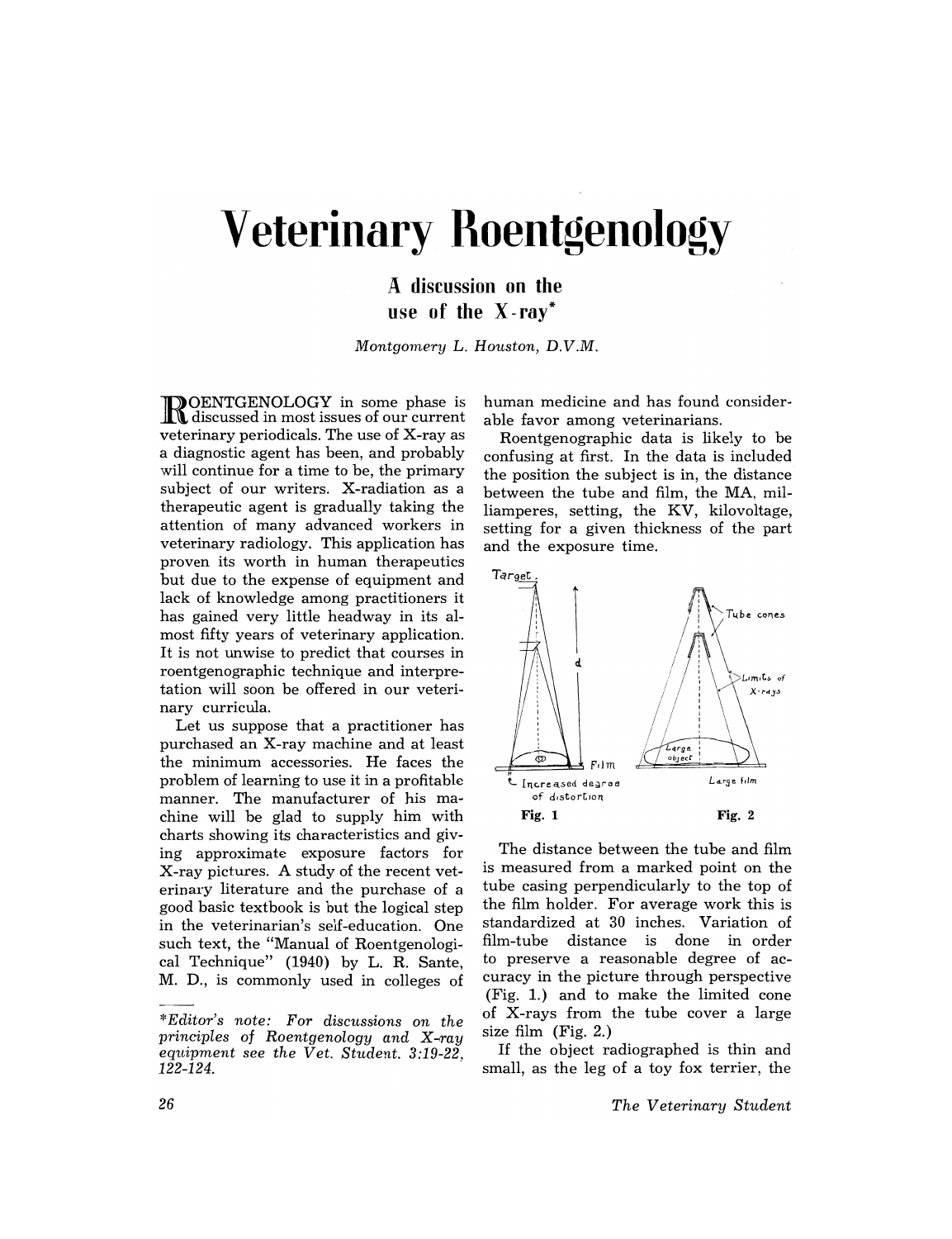exposure time may be cut down to one half, if the distance is decreased from 30 inches to 21 inches. The physical law governing this is the same as for visible light, i. e., the illumination is inversely proportional to the square of the distance. For example, a picture is made at 30 inches in 4 seconds at 5 MA and 50KV. The time may be reduced without changing the MA or KV by reducing the 30 inch distance to a nearer film-tube position. If distance or "d" is changed to 25 inches. then,

4 sec. X  $\frac{1}{(30'')^2} = \frac{1}{(25'')^2}$  $30^2.\mathrm{X}=4$  sec.  $\times$   $25^2$  ,  $900X = 2500$  sec.,  $X = 2.8$  seconds exposure time. If "d" were changed to 36", then,<br> $\frac{4}{5}$  sec  $\frac{8}{5}$  $4$  sec.  $\frac{4 \text{ sec.}}{(30'')^2} = \frac{X}{(36'')^2}$  $X = 5.7$  seconds exposure time.

## Position of Subject

The consideration of the position of the object in relation to the film surface and to the oncoming X-rays is important. Nomenclature of position has been carried over from human technique and describes the body surfaces traversed by the X-rays before striking the film. Thus, "AP" describes an anterior-posterior position wherein the abdominal surface is considered as anterior and the lumbar surface as posterior. Lateral position is termed L, Lat., or Lateral. The rays here penetrate from side to side of the body. A dorso-ventral position is the terminology generally used to describe the position of the extremities, the rays paralleling the long axis of the body.

#### Securing Detail

In order to secure sharp definition of an object, it is necessary to have it in reasonably close contact with the film. Perfect contact is never achieved. Generally the part of interest, as a femur, is at least an inch from the film surface. With increasing separation the photographic image becomes larger and less distinct. The magnification is due to the radiating rays from

the nearby target. The loss of sharpness or distinction is due to secondary and scattered radiation taking place between the object and the film plus distortion due to the angle of the outer rays as compared to the central ray. In order to reduce these tendencies the operator may apply pressure to force close contact and increase the film-tube distance (requiring longer exposure or greater MA).

Still another factor in position is the necessity in a thick subject of placing the suspected portion nearest to the film. The near portion radiographs as distinct and near normal size, whereas the distant part is blurred and magnified. Thus, if there was a suspected malignant growth in the frontal sinus region of a dog, a picture would be made in the AP position where the dorsum of the head would be against the film holder, or in the lateral position with the affected side against the film holder. Naturally, no more tissue should be interposed betwen film and rays than is necessary. The affected region should be isolated whenever possible.

### **MA** and KV Variation

Milliamperage settings as indicated by the milliameter are considered in relation to the exposure time factor. Other factors remaining constant, an exposure of 2 seconds at 10 MA will produce the same density picture as one taken at 4 seconds and 5 MA. Radiographs are generally made at from 10 MA up to 100 MA or more. In fluoroscopy from 2 to 5 MA is generally used. Except in a thick dense subject this will give sufficient illumination on the screen. Higher milliamperages may be used for short periods only, due to the increased target heat with danger of ruining the tube.

The kilovoltage is a set factor on most of the small machines. It varies from 50 to 75 KV. On larger units of the mobile and hospital sizes the thickness of the object to be radiographed is determined and the kilovoltage is increased with greater thicknesses when their unit density remains the same or increases. It has been found best to keep the kilovoltage as

*(Continued on page 52)* 

*Fall, 1941*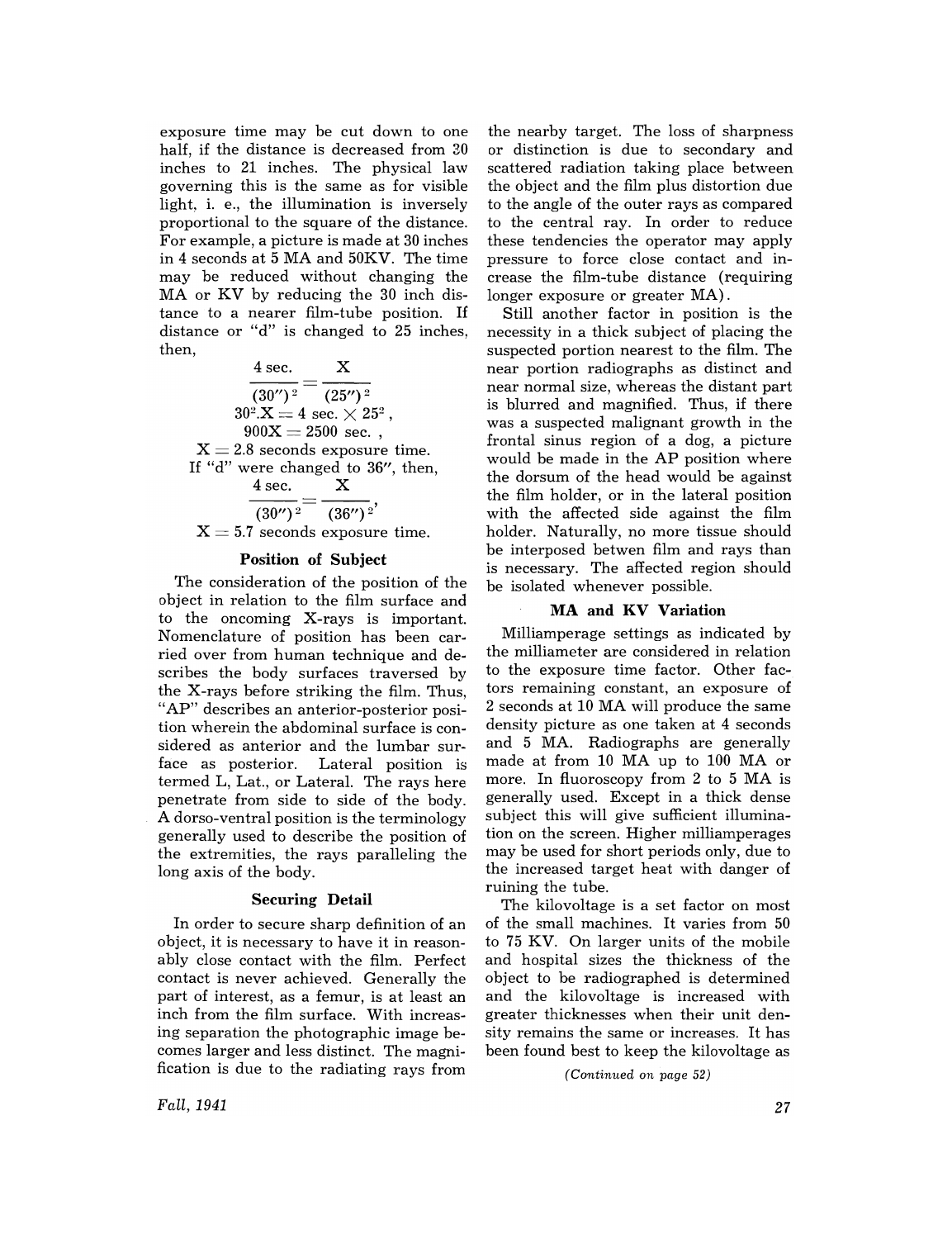conducting a research problem on the bacterial flora of acute calf pneumonia.

He enrolled in Veterinary Medicine in the fall of 1939, and is now a member of the Senior class.

Mr. Kenzy is a member of the Junior American Veterinary Medical Association, and is a First Lt., Field Artillery, United States Army Reserve.

## **X-RAY** *(Continued from page 27)*

low as possible, within a reasonable exposure time, since scattered radiations are produced in soft tissue in relatively greater amounts as the kilovoltage increases.

Proper film exposure is necessary to reproduce accurately relative densities of a subject. Too long an exposure results in a very dark film with a loss in contrast or gradation. Too brief an exposure results in a film that ranges from being thin and contrasty to a blank. Modern film allows a latitude of from 50 percent to 100 percent over or under timing from the optimum while still producing a good, readable X-ray picture. X-ray machines today are supplied with conventional split second timers. To be of value, these must be accurate.

The operator of a new machine with all his data before him, unfortunately, is still not ready to produce radiographs of his patients in an economical manner. The machine must first be calibrated radiographically and any deviations from the supplied data on exposure conditions should be noted as correction factors. A practical way of doing this and at the same time becoming familiar with the actual work is to take an average subject and make a series of one or two dozen pictures. The subject could well be a thirty to forty pound dog, in normal health, which has been put under surgical anesthesia. Nembutal with its prolonged effect would be suitable. Pictures should be made of the head, thoracic region, abdominal region, pelvis, and the limbs. The first picture of any part should be made exactly according to data supplied by the

manufacturer. Upon development the picture will probably show considerable deviation from normal exposure. Another film of identical subject matter is then made with a correction in either timing or milliamperage. At first any correction should be two to four times more or less than the original factors. Thus, a picture of the foot taken at 30 inches,  $10MA$ ,  $\frac{1}{4}$ second could show overexposure to a noticeable degree. To reduce this exposure to one half anyone of the factors could be changed as the 30 inches to 42 inches, 10MA to 5 MA, or  $\frac{1}{4}$  to  $\frac{1}{8}$  second. If the problem is handled in this manner, the veterinarian will be able to produce reasonably good pictures in the majority of his first attempts on subsequent subjects. Good common sense coupled with an understanding of the fundamentals is always required. In addition to his calibration data, the veterinarian will also have collected a series of good radiographs of normal areas of the animal body. If kept available, these are often of value when compared to similar pictures concerning the pathological subject. This comparison will also help in explaining an abnormal condition to a patient's owner.

Handling and restraint of a small animal is often attended by much trouble. A frightened or hurt animal resists being held in position for X-ray examination. Whenever possible, anesthetize the patient. The barbiturates, especially those of short effect, are applicable. Morphine or ether may be used, but the latter with a shockproof machine only because of the danger of explosion. The use of small sandbags, holding a pound or two of sand, is a frequently used device in maintaining the immobility of a limb. In order to make better contact between subject and cassette and aid in immobilization, a thin strip of cloth may be put over the part to be X-rayed. Hanging weights may be attached to both ends or the operator may pull the free ends down tightly by hand while making the picture. Movements of respiration are annoying when radiographing the body cavity. These may be stopped for several seconds by pinching